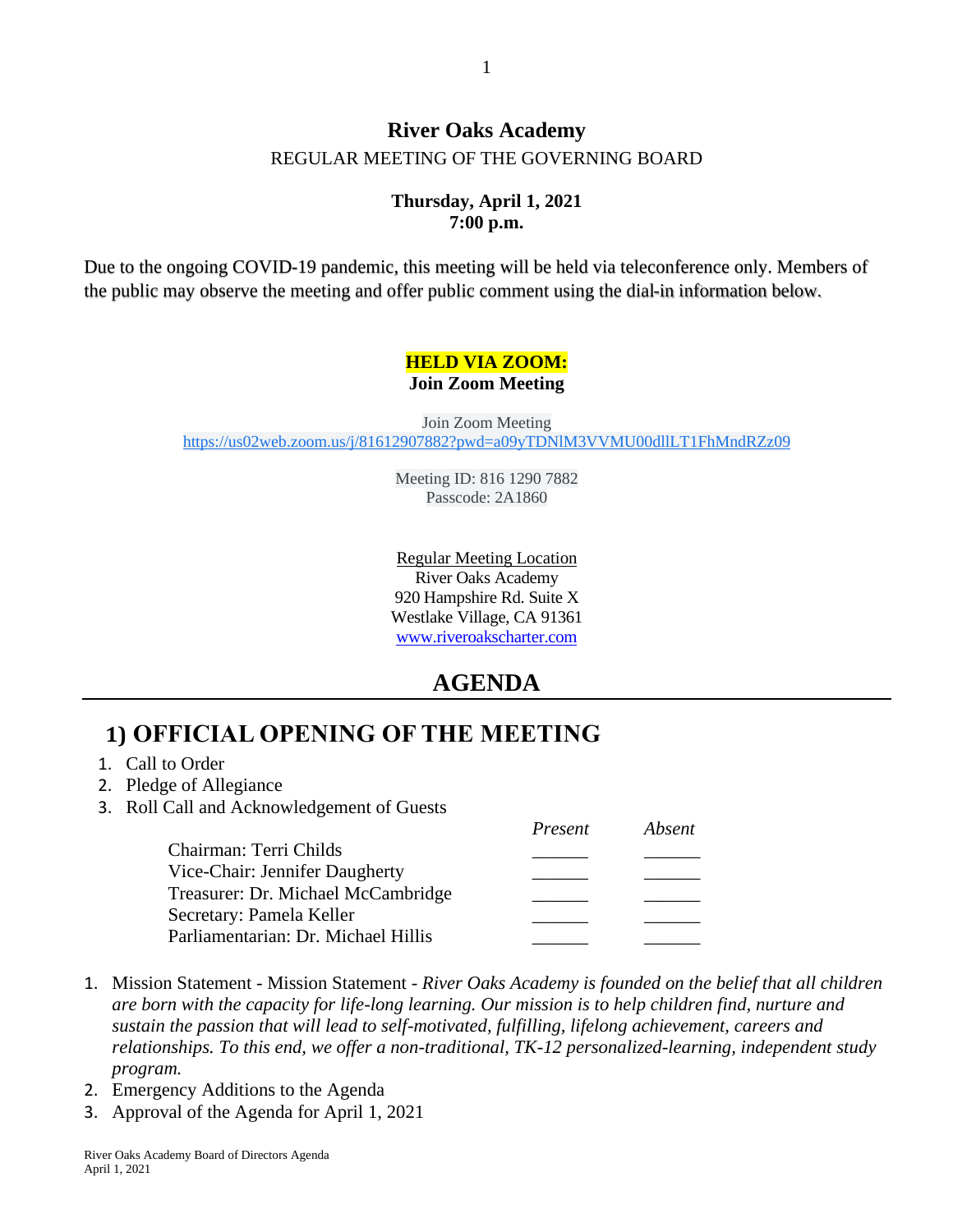*Motion to: Made by: Motion is:*

# **2) ORGANIZATIONAL**

N/A

# **3) PUBLIC COMMENTS**

*Citizens who would like to address the Board on any item on the Agenda may do so now or when the President requests comments from the Public as the Board is considering the item. This portion of the Board meeting is set aside for members of the audience to make comments or raise issues that are not specifically on the agenda. These presentations, both during open and agendized topics, are limited to three (3) minutes per presentation and the total time allotted to non-agenda items will not exceed fifteen (15) minutes.*

## **4) INFORMATION AND DISCUSSION ITEMS**

*These items are presented to the Board for information only and are not subject to action at this meeting. These items may be added to a future meeting for action by the Board.*

- 1. Budget Committee Informational (2 min)
- 2. Parent Advisory Council (PAC) Informational (2 min)
- 3. Teacher's Report Informational (2 min)
- 4. Oxnard Report (2 min)
- 5. Student Report Informational (2 min)
- 6. Career Pathways Report Informational (2 min)
- 7. Social-Emotional Learning—Informational (2 min)
- 8. High School Guidance Counselor—Informational (2 min)

# **5) REPORTS**

- 1. Board Chairperson's Report
- 2. Individual Board Member Report
- 3. Director's Report
- 4. BSA Report
- 5. VCOE Report

# **6) CONSENT AGENDA ITEMS**

*Actions proposed for the Consent Agenda are items consistent with adopted policies and approved practices of River Oaks Academy and are deemed routine in nature. The Board will be asked to approve all of the Consent Agenda items by a single vote unless any member of the Board or the Public asks that an item be removed from the Consent Agenda and considered and discussed separately.*

- 1. Consideration to approve the March 4, 2021 Minutes
- 2. Consideration to approve the ROA Financial Statement
- 3. Consideration to approve the ROA Board Report of Purchase Orders
- 4. Consideration to approve the ROA Board Report of Commercial Checks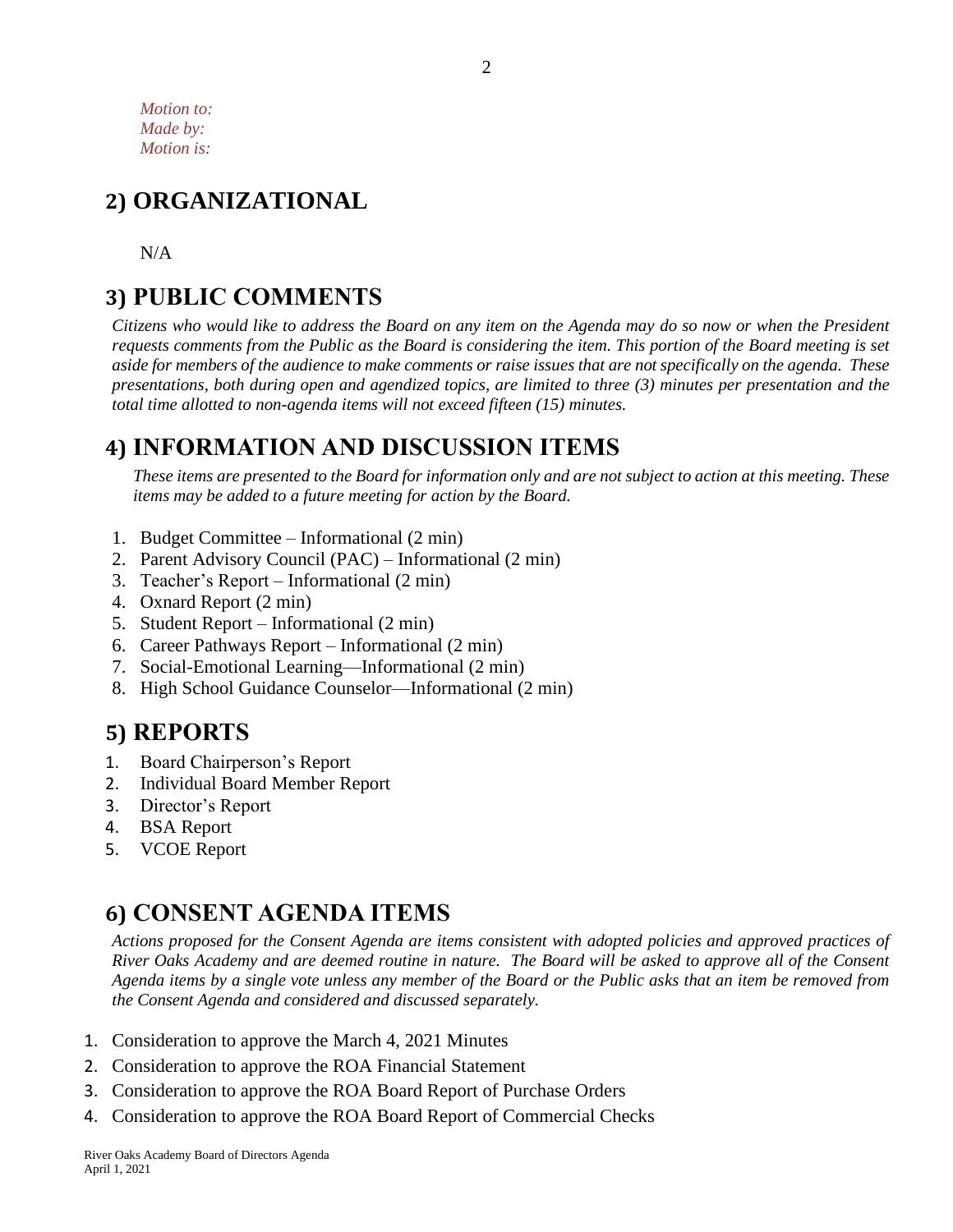#### 5. Consideration to approve the ROA PAC Transaction Detail Report

*Public Comments: Motion to: Made by: Motion is:*

# **7) ACTION ITEMS**

- 1. Review, Discussion, and Approval of Monica Diaz's resignation letter, effective April 2<sup>nd</sup>.
	- a. We wish Monica all the best in her future endeavors. Monica has been a valuable team member and we are happy for her new opportunity.

*Public Comments: Motion to: Made by: Motion is:*

- 2. Review, Discussion, and Approval of the quote from Zoo Crew Production. Not to exceed: \$10,00.00
	- a. We connected with Zoo Crew Production to create a high-end production for a cable advertising campaign, including filming, post-production, visual effect and traffic. The dual purpose of this advertising campaign is to make the public aware of our Summer Academy, while at the same time help debunk some myths about nonclassroom-based charter schools. This budget will give us a good TV schedule covering the attached 2 zones for 3 months, along with the writing and production of a TV commercial, and video assets for our social media. Bill Baros, of Zoo Crew Productions, is available to answer questions the Board may have regarding their services and production company.

*Public Comments: Motion to: Made by: Motion is:*

3. Review, Discussion, and Approval of a contribution to a PR/marketing fund established through APlus/Jeff Rice for specific marketing and lobbying for personalized learning schools. Not to exceed: \$5,000.00

*Public Comments: Motion to: Made by: Motion is:*

- 4. Review, Discussion, and Approval of the temporary help of a technology student during the absence of our Technology Specialist, starting on March 22 through May 31, 2021.
	- a. With our Technology Specialist being out a part of the time frame listed above, and this time being the heavy assessment months, we are asking to have a temporary support person in place. We found a student from CLU's Technology Department who was referred to us by the Chair of the Department.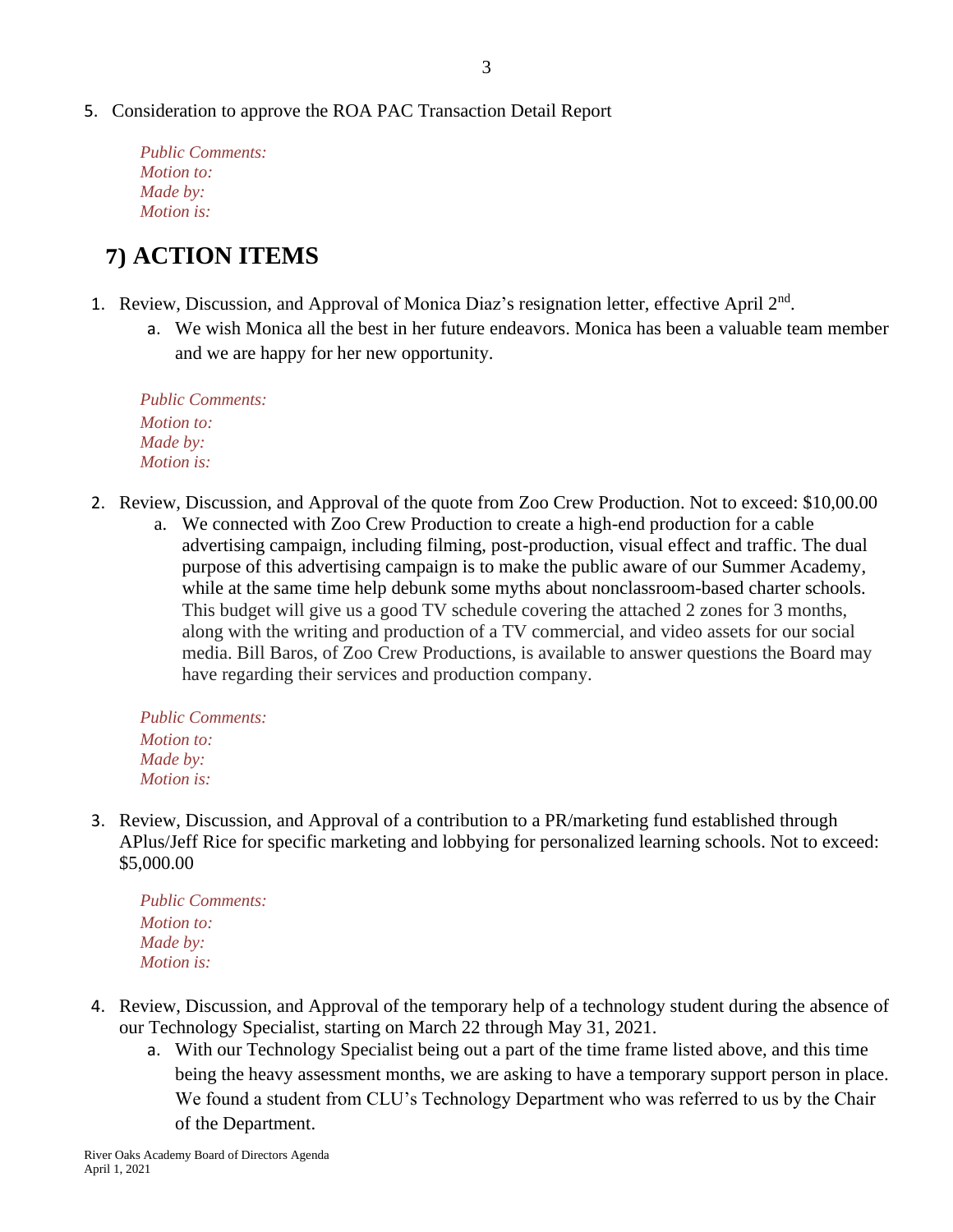*Public Comments: Motion to: Made by: Motion is:*

- 5. Review, Discussion, and Approval of the renewal of our membership with the CSDC (Charter School Development Center). Not to exceed: \$933.00.
	- a. We are a member of this organization which supports charter schools within the State of California.

*Public Comments: Motion to: Made by: Motion is:*

- 6. Review, Discussion, and Approval of the quote from Curriculum Associates for the 21/22 i-Ready Assessment and personalized Instruction package for our local assessment. Not to exceed: \$9,220.00
	- a. I-Ready is one of the SBE approved local assessments. Using i-Ready exclusively will also help with the analyses that Eugene has been working on to get a larger student population's results evaluated and these results could help us identify trends not only for our program but across many other programs like ours, as APlus is using Eugene to study the i-Ready test results of all of its membership schools.

*Public Comments: Motion to: Made by: Motion is:*

7. Review, Discussion, and Approval to have Beverly Matsumura return to help out on an "as needed" basis. The State (PERS) has already approved her being allowed to return without waiting the entire 180-day period.

| <b>Public Comments:</b> |
|-------------------------|
| <i>Motion to:</i>       |
| Made by:                |
| <i>Motion is:</i>       |

- 8. Review, Discussion, and Approval of the purchase of K-8 science materials to replenish our depleted stock. Not to exceed: \$7,500.00
	- a. Our science teachers have carefully reviewed and selected the materials to be purchased for our K-8 science materials. The purchases are from a variety of vendors, including Triumph, Rainbow Resources and Gravitas Publications and more.

*Public Comments: Motion to: Made by:*